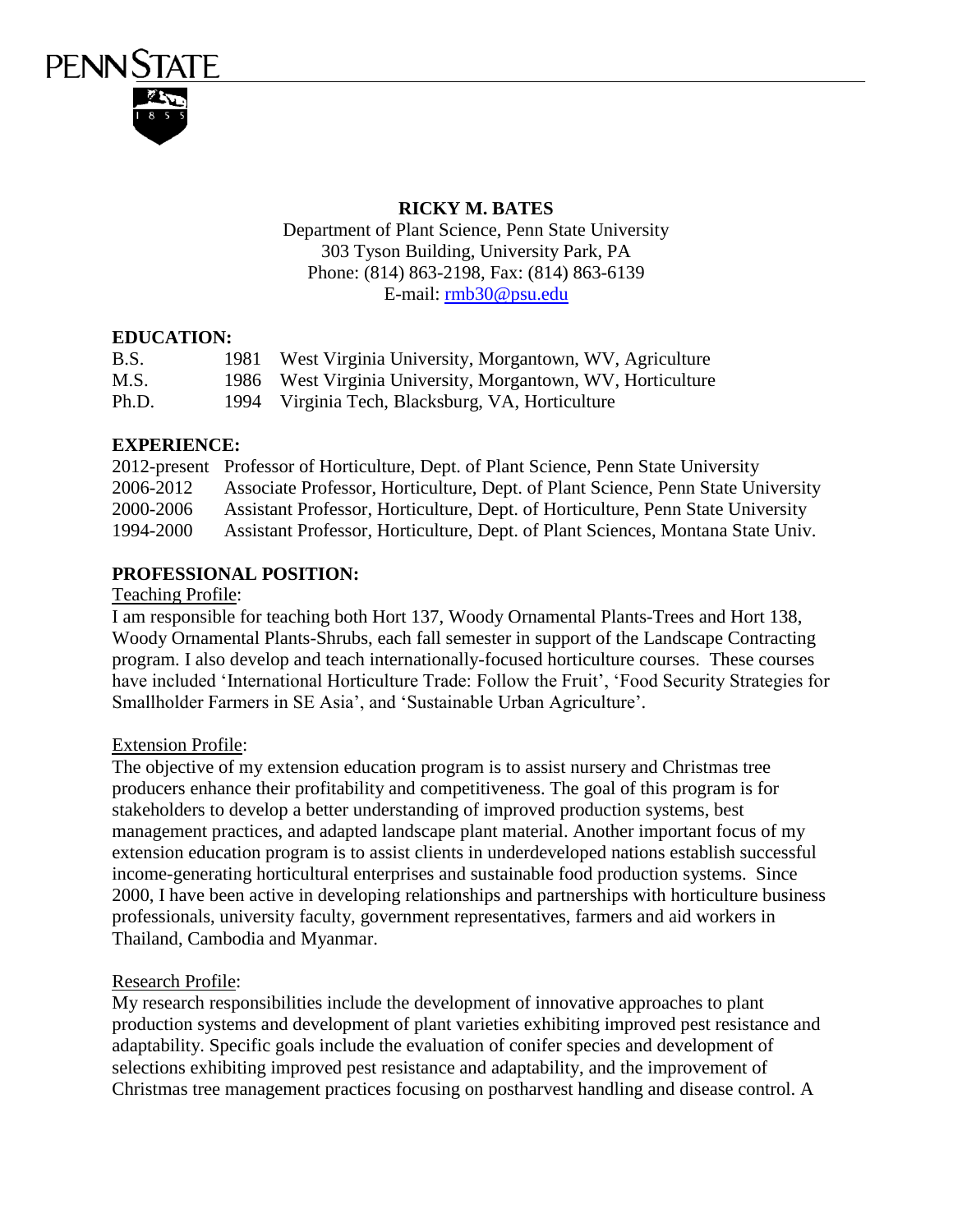secondary focus of my research is the modernization of extension and agricultural advisory systems and the improvement of formal education systems in developing countries, particularly Southeast Asia.

### **SELECTED REFEREED JOURNAL PUBLICATIONS:**

Bicksler, A J, **R.M. Bates**, and R.R. Burnette. 2015. The Current and Future Roles of the Small Farm Resource Center in Horticulture Extension and Advisory Services: Lessons Learned from Seven Case Studies in SE Asia. Acta Hort. (in press)

Chien-Chih Chen, **R.M. Bates** and J Carlson. 2014. Effect of environmental and cultural conditions in medium pH and plant growth performance of Douglas-fir (Pseudotsuga menziesii) shoot culture. F1000<http://f1000research.com/articles/3-298/v1>

**Bates, R.M.**, T. Gill, A. Bicksler, L. Meitzner Yoder, R. Burnette and V. Ricciardi. 2013. Designing Strategies and Systems to Identify, Preserve and Promote Underutilized Indigenous Crop Species. Acta Hort. 979:569-576.

Hoover, B.J. and **R.M. Bates**. 2013. Susceptibility of Fraser, Canaan, and Nordmann Fir to Root Rot Incited by *Phytophthora cactorum* and *Phytophthora drechsleri*. HortTechnology 23 (1):44- 50.

Gill, T. B., **R.M. Bates**, A. Bicksler, R. Burnette, V. Ricciardi, and L.Yoder. 2013. Strengthening informal seed systems to enhance food security in Southeast Asia. *Journal of Agriculture, Food Systems, and Community Development.*  http://dx.doi.org/10.5304/jafscd.2013.033.005.

**Bates, R.M.**, Bicksler, A., R. Burnette, T. Gill, V. Ricciardi, and Y. Srigiofun. 2012. Methodologies for strengthening informal indigenous vegetable seed systems in northern Thailand and Cambodia. Acta Hort. 958:67-74.

Hoover, B.J., and **R.M. Bates**. 2012. Fungicide Efficacy in Prevention of Root Rot Incited by Phytophthora cactorum and Phytophthora drechsleri in Fraser Fir Seedlings. HortTechnology 22 (4):470-475.

#### **SELECTED GRANTS:**

| Title, Authors, Sponsor(s)                                 | <b>Duration</b> | Amount      |
|------------------------------------------------------------|-----------------|-------------|
| Women in Agriculture Network (WAgN) Cambodia:              | $10/1/15$ -     | \$1,100,000 |
| Gender- and Ecologically-Sensitive Agriculture. Bates,     | 9/30/19         |             |
| R.M., L. Jensen, C. Sachs, J. Larsen, E. Rajotte, D.       |                 |             |
| Behring, T. Gill and D. Ader.                              |                 |             |
|                                                            |                 |             |
| Innovation for Agricultural Training and Education         | 9/1/12          | \$750,000   |
| (Innovate). Gill, T., Bates, R.M., E. Rajotte, M. Gilbert, | 8/30/17         |             |
| M. Foster. U.S. Agency for International Development.      |                 |             |
|                                                            |                 |             |
| Development and use of genomic tools to improve firs       | $9/1/11$ -      | \$1,300,000 |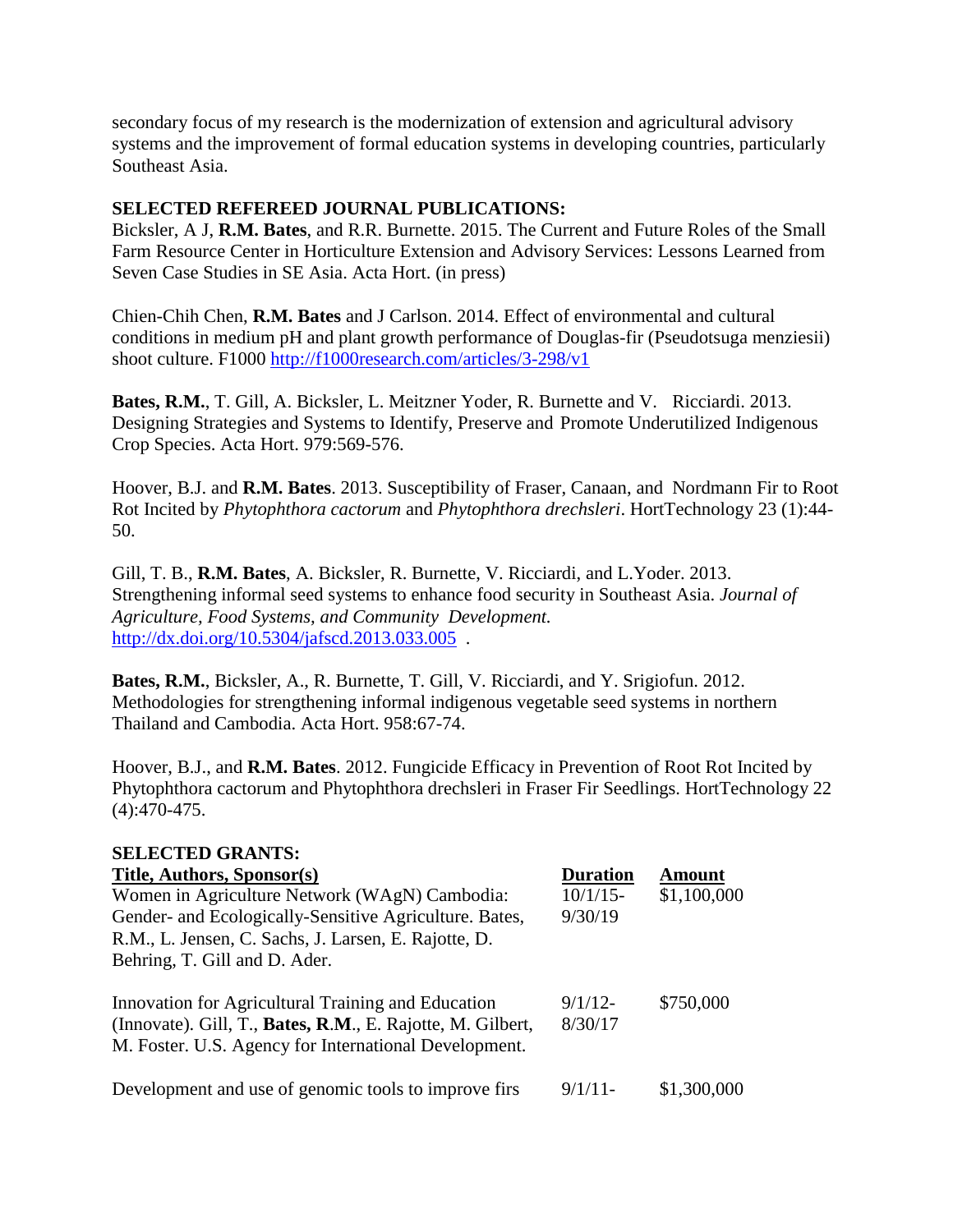| for use as Christmas trees. Frampton, J, G. Chastagner,<br>R.M. Bates, J. ODonnell, D. Neale, V. Lohr, and B.<br>Cregg. USDA SCRI.                                                                                                                        | 8/30/15                |          |
|-----------------------------------------------------------------------------------------------------------------------------------------------------------------------------------------------------------------------------------------------------------|------------------------|----------|
| Alternative Approaches for Delivering Extension<br>Services to Smallholder Farmers in Southeast Asia.<br><b>Bates, R. M., A. Bicksler and R. Burnette. USAID/Univ.</b><br>of Illinois-Modernizing Extension and Agricultural<br><b>Advisory Services.</b> | $9/1/12$ -<br>6/30/13  | \$51,000 |
| Strengthening Indigenous Informal Seed Systems in<br>Southeast Asia. Bates, R.M., T. Gill, A. Bicksler, R.<br>Burnette, Y Sigriofun. USAID/UC Davis-Horticulture<br>CRSP.                                                                                 | $10/1/10$ -<br>9/30/11 | \$61,724 |

#### **INTERNATIONAL CONSULTING**

Dr. Bates served as a short-term consultant on (5) USAID-sponsored Farmer-to-Farmer projects, administered by Winrock International and ACDI/VOCA.

Project: Vegetable Seed Production / Improving Market Linkages for Organic Produce Location: Yangon, Myanmar

Duration: 25 January-20 February, 2015

Description: Dr. Bates Training program was developed to help stakeholders: 1) Improve knowledge on high quality vegetable seed production, handling, processing, and storage, 2) Increase production of local vegetable seed and local vegetables, and 3) Increase small- and medium-scale farmers' access to high quality local vegetable seed, and improve knowledge of how to produce these seeds and vegetables on their farms, and 4) Increase income of host members and other small and medium scale farmers, 5) Improve market linkages between members, growers and producers of organic products and consumers, 6) Improve small-scale farmers' marketing of organic products, 7) Increase small-scale famers' knowledge of market information and the environment, and 8) Increase organic small scale organic farmers' incomes through improved market opportunities.

Project: Evaluating Caucasus Sources of Nordmann Fir Seed

Location: Tbilisi, Republic of Georgia

Duration: 15 –27 September, 2008 & 10-18 August, 2015

Description: Dr. Bates received a grant from USAID to support the development of an *Abies* seed export business between Goni, Ltd., Tblisi, Georgia and Reliable Source conifer nursery, Morgantown, WV. While in Georgia, Dr. Bates presented seminars on various conifer seed topics, evaluated Nordmann fir native stands, and consulted with Goni, Ltd. Directors and key personnel. Project impact was highlighted in the feature article: Bates, R.M. 2009. Volunteer Helps Grow Christmas Tree Industry. ACDI/VOCA Feature article:

<http://www.acdivoca.org/acdivoca/PortalHub.nsf/ID/GeorgiaFtFchristmastree>